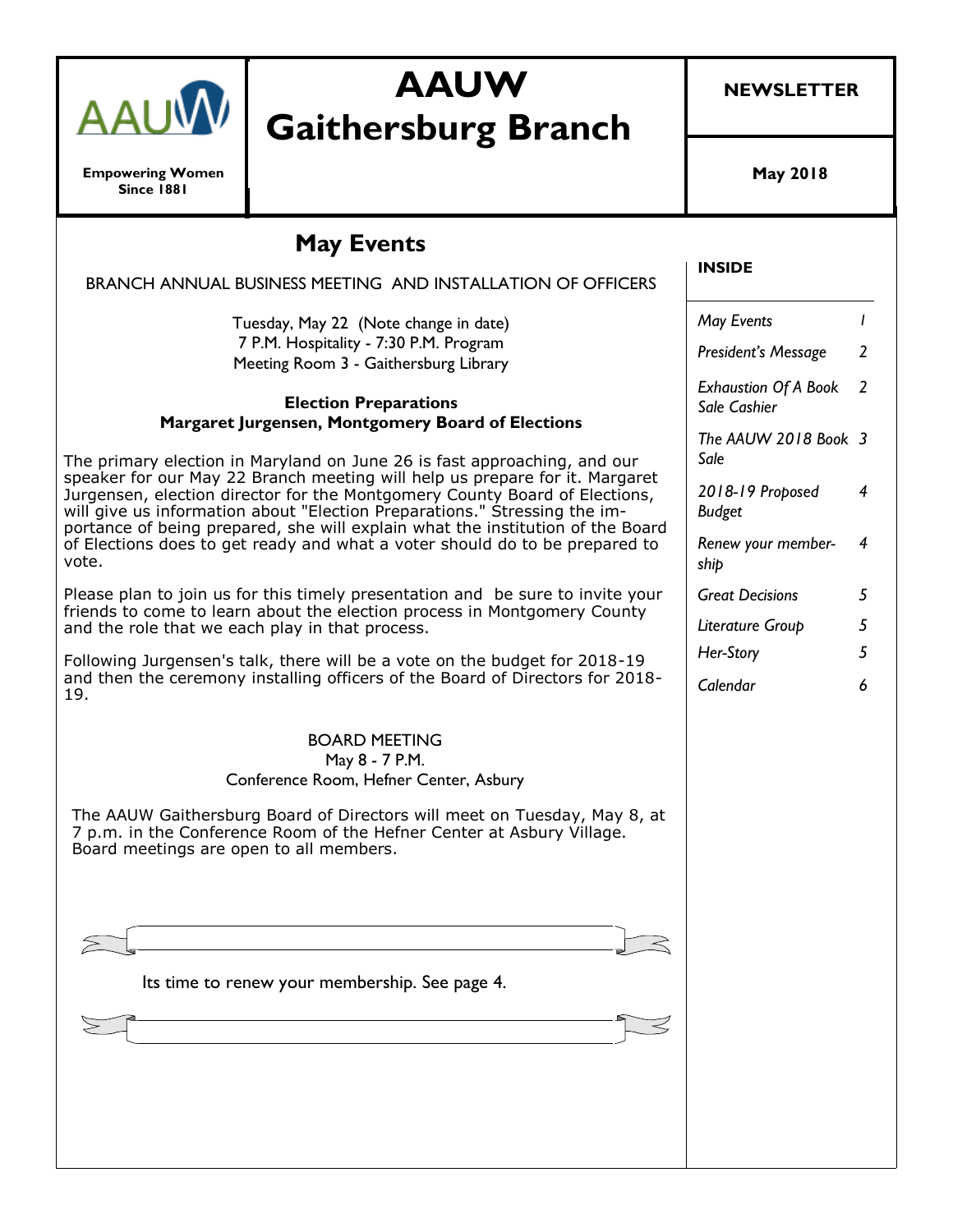# **PRESIDENT'S MESSAGE**

### *- Heather Reichardt*

Dear Members and Friends,

I have a plain and simple message for this month that boils down to two words: Thank you. I don't say this enough, but I am so grateful for the many things and the people associated with AAUW. Here's my short list (it could go on and on...):

- Thank you to the Executive Board, without whom we would not have our brilliant Branch meetings and accomplish our regular business.
- Thank you to Dorothy Camara and Qing Jiang, without whose efforts you would not be reading this newsletter.
- Thank you to Liz Hessel for organizing a fundraising book sale that positively impacts an incredibly large swath of our community.
- Thank you to all the members and friends who faithfully volunteer at the book sale.
- Thank you to Louise Chatlynne for keeping the lines of communication flowing with her email notices.

• Thank you to the members who bring tasty treats to our meetings.



- Thank you to the members who make contributions above and beyond their dues.
- Thank you to Anita Taylor, Jean Young and Mary Wykes for their coordination and leadership of our Great Decisions, Literature, and HerStory discussion groups.

In other words, I am thankful for all of you who continue to support me, the Board, the Branch, the community and each other. AAUW Gaithersburg is a wonderful place to be.



*The meeting of the Maryland State Convention at the Catonsville campus of the Community College of Baltimore County on April 14. The theme of the convention was "Moving Forward with Focus, Relevance, Impact." President Heather Reichardt represented the Gaithersburg Branch.*



*Dian Belanger of the Rockville-Kensington Branch, Deborah Vagins, new senior vice president for public policy and research at AAUW national, and Gaithersburg Branch president Heather Reichardt at the Maryland State Convention. Vagins presented to the convention an AAUW update and a view of strategic plans. Other speakers talked on ageist and sexist stereotypes and a public policy update.*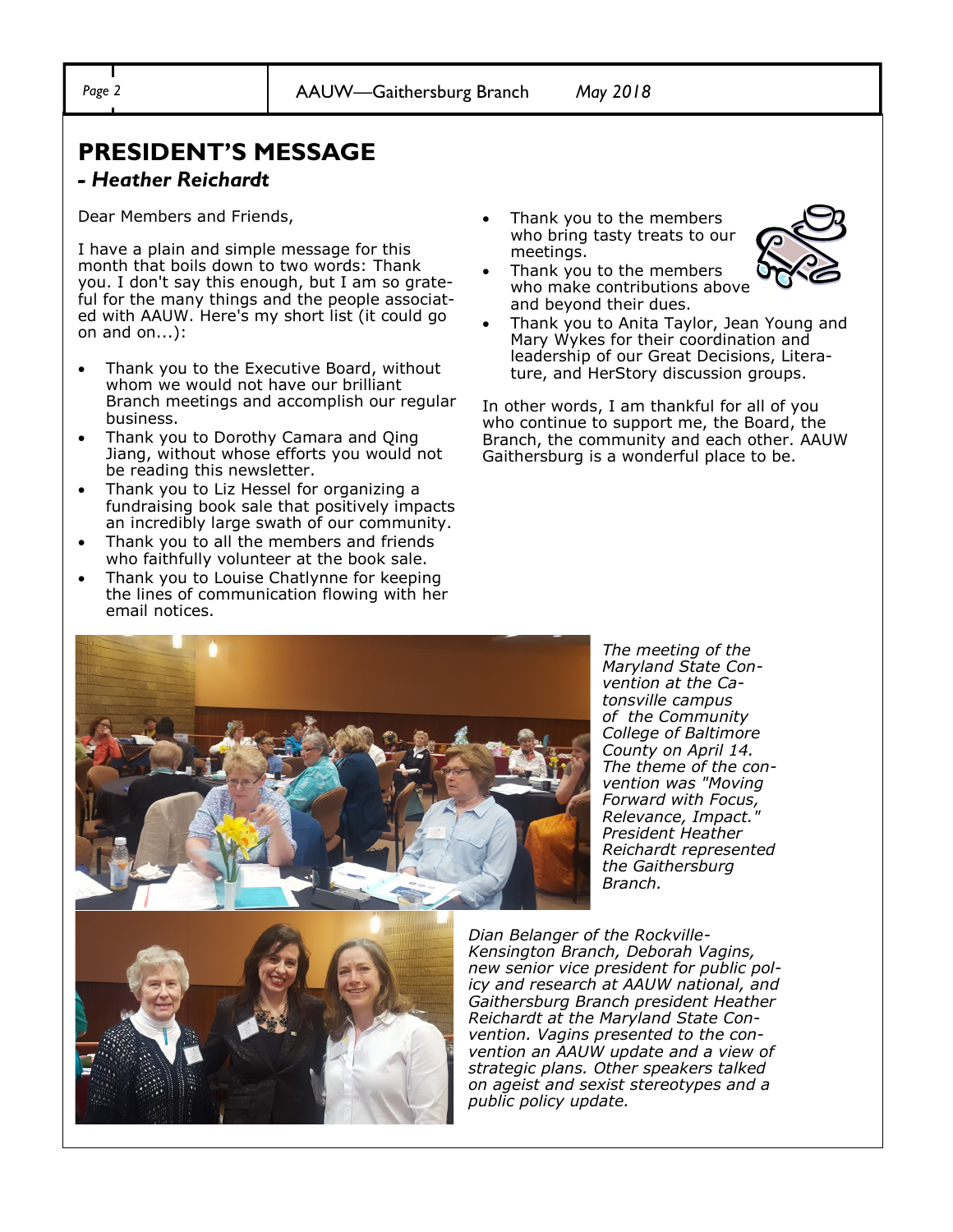## **Just Joking EXHAUSTION OF A BOOK SALE CASHIER**

### *- Dorothy Camara*

Being a cashier at the book sale can get intense and exhausting. When I start giving back the customer's own \$20 bill as change for an \$8 purchase, I know I'm getting tired. I give a senior citizen discount when asked for one on Asbury Day, and I know I'm getting even more tired. A good-looking male customer asks if I would check him out. I say, "Sure- you're a hunk," and I know I'm approaching

exhaustion.

But after counting his books, I mix up the letters for the DVD items and ask another nice



man if I could see his BVDs, then I know that, if the morality of AAUW is to survive, I'd better quit now and go home!

### **THE AAUW 2018 BOOK SALE -** *Liz Hessel, Chair of Book Sales*

Your many hours of hard work over the past year resulted in another successful book sale. A little snow slowed us down slightly on the first day, but a record crowd on Saturday cleared out many books. Sales were near last year's level. The final tally is not complete since we are still counting expenses. But we will have significant funds for scholarships again this year!

Thanks to everyone who helped in sorting, displaying, cashiering, cleaning up, and moving out leftover books. We also thank the high school and college volunteers, and the adult volunteers from the community. And we could not do the sale without the cooperation of our partners, Asbury Methodist Village, Moyer's Moving and Transit, the Montgomery County Department of Environmental Protection, the Montgomery County Volunteer Center, and Wonder Book and Video. Be sure to convey your appreciation to representatives from these organizations.

With our sale, we aim also to promote literacy in the community by sharing books with those who find it difficult to afford them. About 30 of these families selected a bag of books. And we gave over 700 books to community nonprofit

organizations. These included South Lake and Germantown elementary schools, Gaithersburg Middle School, Friends of the Library at Potomac and Germantown, and Books to Prisons. In addition,



throughout the year we give boxes of books to Manna Foods to distribute to needy families who go there for food.

Before the book sale fades from memory, would you help give us ideas on how to improve.

- Ask yourself, what did you see that needs improvement?
- How could we do this better, faster, smarter next year?
- What could I help with over the next year?

Please send your ideas to Liz Hessel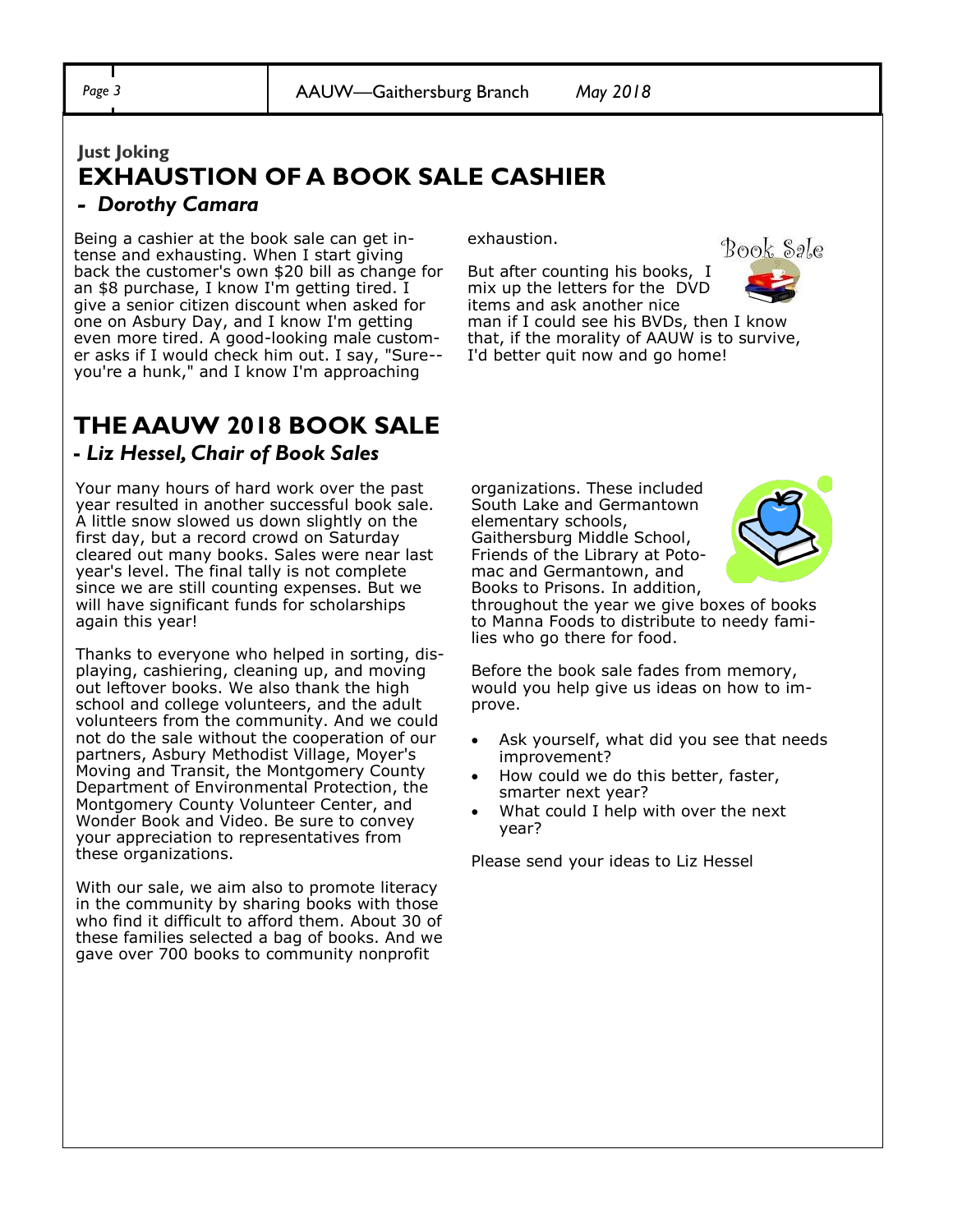*Page 4* AAUW—Gaithersburg Branch *May 2018*

**2018-19 Proposed Budget.** Treasurer Edie Allison submits the proposed AAUW Gaithersburg budget for 2018-19 for approval by the membership at the May 22 Branch meeting. The proposed budget was approved for submission to the membership by the Board of Directors at its April 10 meeting.

| Draft Membership and Operating Account Budget 2018-2019 |          |                                      |                              |                                                             |  |  |
|---------------------------------------------------------|----------|--------------------------------------|------------------------------|-------------------------------------------------------------|--|--|
| Item                                                    |          | 2016-2017 Actuals   2017-2018 Budget | Proposed Budget<br>2018-2019 | <b>Notes</b>                                                |  |  |
| <b>INCOME</b>                                           |          |                                      |                              |                                                             |  |  |
| Membership Income                                       | 882      | 900                                  | Ś                            | 936 Assumes 52 members, same as prior year                  |  |  |
| Donations                                               | 0        | 70                                   | Ś                            | 20                                                          |  |  |
| Member directory ads                                    | $\Omega$ | O                                    |                              |                                                             |  |  |
| Unspent from Prior Year                                 |          | 226                                  |                              |                                                             |  |  |
| TOTAL INCOME                                            | 882      | 1196                                 |                              | 956                                                         |  |  |
| <b>EXPENSES</b>                                         |          |                                      |                              |                                                             |  |  |
| Newsletter                                              | 276      | 300 \$                               |                              | 200 Printing and 100 stamps                                 |  |  |
| Meeting Room Rent                                       | 240      | 240                                  | ۱Ś                           | 240 MC Library \$40 x 6 meetings                            |  |  |
| Insurance                                               | 385      | 252                                  | l \$                         | 385 Annual Branch Liability + 3-yr Dishonest Acts Liability |  |  |
| Interbranch Dues                                        | 0        | 0                                    |                              |                                                             |  |  |
| Hospitality                                             | 0        | 50                                   | -\$                          | 66 Supplies, not donated                                    |  |  |
| <b>Bank Fees</b>                                        | 0        | 0                                    |                              |                                                             |  |  |
| Member Directory                                        | 0        | 100                                  |                              |                                                             |  |  |
| Promotional Material                                    | 0        | 0                                    |                              |                                                             |  |  |
| Donations                                               | $\Omega$ | $\Omega$                             |                              |                                                             |  |  |
| Programs                                                | 173      | 200                                  | Ś.                           | 65 Speaker gifts                                            |  |  |
| <b>TOTAL EXPENSES</b>                                   | 1074     | 1142                                 | ۱\$<br>956                   |                                                             |  |  |
| Edith Allison, Treasurer                                |          |                                      |                              |                                                             |  |  |

### IT'S TIME TO RENEW YOUR MEMBERSHIP FOR 2018-19

Your AAUW membership expires on June 30. There are various ways you may renew for 2018- 19.

Respond to AAUW national's personalized email sent to you on April 8 (memberinfo@aapg.org) which allows you to renew by credit card with one click.

Pay online by going to the AAUW website, logging onto the Member Services Database and selecting the Membership Payment Program, MPP.

Send your check to Edie Allison, Treasurer, 11224 Troy Road, Rockville MD 20852

Dues for membership types are:

- Member \$87 (\$56 tax deductible as a charitable contribution)
- Life member \$28
- Dual member \$18
- Honorary member \$0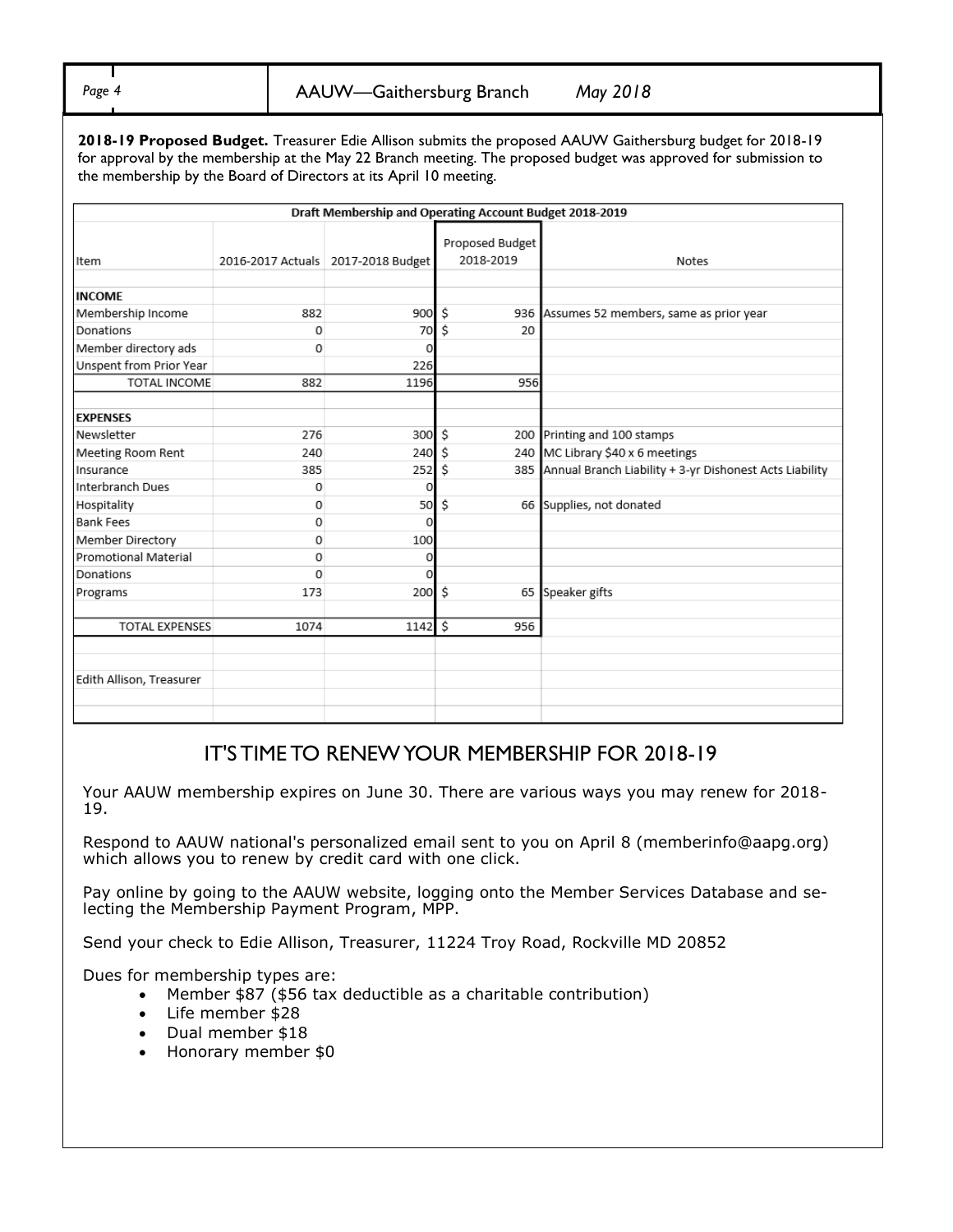### **GREAT DECISIONS**  *- Mary Wykes, Coordinator*



Judy Sholes will be the hostess and discussion leader. "Media and Foreign Policy." The study guide article is written by Susan D. Moeller,

professor of media and international affairs at the University of Maryland, College Park, and the director of the International Center for Media & the Public Agenda, a research center that bridges the Philip Merrill College of Journalism and the School of Public Policy.Light refreshments will be served. New members are always welcome. The date of the meeting is Wednesday, May 23, at 2:30 p.m.



# **LITERATURE GROUP**

*- Mary Wykes for Coordinator Jean* 

The next meeting of the Literature group will be

at the home of Mary Eaton, at 10 a.m., Saturday, May 26. Mary will lead the discussion of the highly acclaimed biography, "Clementine; The Life of Mrs. Winston Churchill" by Sonia Purnell.

Light refreshments will be served. New members are always welcome.

# **HER-STORY INTEREST GROUP**  *- Anita Taylor, Coordinator*

May 2 brings us AAU-W's HerStory monthly

meeting. Patsy Marks tells us more than most of us know about what Elizabeth Warren has brought us. We should come to the session to learn those things. Our June 6 meeting doesn't have a set meeting topic yet; we will decide the June (and later meetings) topic at the May meeting—another reason you need to be there in May. We have talked of at least two possibilities: Will we turn to the stories in Joanna L. Stratton's Pioneer Women: Voices from the Kansas Frontier? Or to the women who developed the modern MeToo movement? Or, should we look to other prominent "modern" women--for example, Theresa May of England or Sheila Johnson of BET and other fame, or see my last paragraph here. Come help us decide.

As usual, we will meet in the Park View Club Room (211 Building on Asbury campus). Call (or write) Anita Taylor for information

Oh, and in case you haven't noticed, recently we have lost some remarkable modern women. Not only is Barbara Bush now gone, but we have also lost Ursula K. Le-Guin, notable linguist and science fiction writer; Yvonne Staples, a remarkable voice and business organizer; Anna Chennault, writer, business executive and Washington hostess who became a Republican Party activist and one of Richard Nixon's primary influences in his opening relations with China. These women, among others, might be of interest as we study the prominent women of our current history.

### *AAUW GAITHERSBURG BRANCH*

*Website: gaithersburgmd.aauw.net* 

*Advancing equity for women and girls through advocacy, education, philanthropy and research.*

*President Heather Reichardt*

*Co-Vice Presidents for Program Marilyn O'Connell Judy Sholes*

*Vice President for Membership Carol Plummer*

*Treasurer Edie Allison*

*Secretary Barbara Garrard*

### *Appointed Members of the Board Anna Fraker Liz Hessel Maria Roberts*

*Newsletter Editor Qing Jiang*

*Newsletter Coordinator Dorothy Camara*